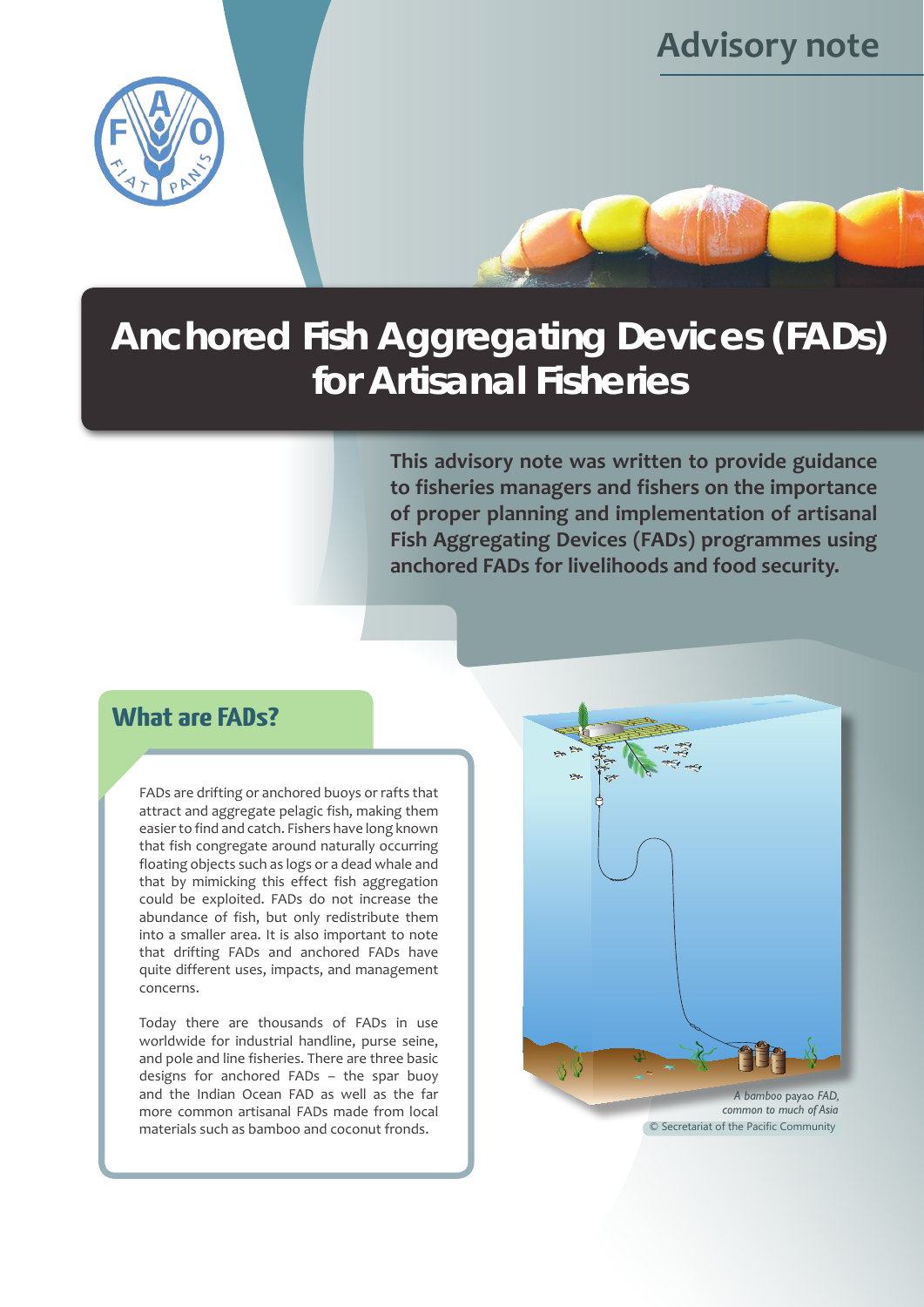# **The benefits of anchored FADs Risks and precautions**

#### **Enhanced food security**

Anchored FADs are an important tool for the development of sustainable artisanal and small-scale commercial fisheries that provide food and livelihoods to coastal communities in developing countries. FADs make a valuable contribution towards food security by helping meet increasing demand for fish influenced by population growth and the effects of climate change. When lagoon and reef species become depleted, coastal fishers will have to transfer fishing effort offshore to maintain food security. FAD programmes have the potential to play an important role in this transfer of effort.

#### **Supporting management measures**

FADs can be a useful tool for fisheries managers as they can reduce the use of fishing gears or methods that may damage habitats. However, FADs should be deployed only within a framework for effective and cooperative fisheries management between governments, coastal communities and individuals.

#### **More economic fishing**

Compared to open sea fishing, fishing around FADs can be more economical as less fuel is used searching for fish, and catch rates near FADs are generally better.

#### **Bycatch and discards**

Unlike purse seine fishing on drifting FADs, which can result in considerable bycatch, including juvenile tuna, artisanal fishing on anchored FADs with selective small-scale hook and line fishing methods produces minimal bycatch. Bycatch can be mitigated by training FAD users in the proper techniques to handle and release bycatch species such as turtles and birds if caught. Circle hooks are the best choice for most FAD fishing techniques.

#### **Sports and tourism potential**

FADs are very popular with recreational and sports fishers. Small-scale fishers can develop these activities as an alternative livelihood or source of income. Activities can include leasing or renting rights to game and spear fishing enterprises.

#### **Fisher safety**

Every year thousands of fishers are lost at sea because of adverse weather, vessel breakdown, and/or human error. Fishing around anchored FADs is safer than fishing in the open sea because searchers will know where to start a search if someone goes missing. A boat that loses power may tie off to a FAD and wait for rescue, but usually there is more than one boat fishing at a FAD so help will be right there.

# **Anchored FAD programmes can be expensive**

The materials, the running costs for survey and deployment vessels, as well as monitoring and maintenance costs can range from USD 2,000 to USD 4,000 per FAD. Funding must be considered carefully before a FAD programme is started.

#### **The cost/benefit question**

Investment in a FAD programme may not be justified if the returns don't outweigh the costs. Those providing funding may therefore require a cost/benefit analysis. However this can only be done if catch and effort data are available. This is one of the most challenging aspects of a FAD programme. One solution is to obtain good data from the most responsible FAD users and then to extrapolate their data to reflect total FAD usage. A pilot programme with one or two FADs should be conducted before investing in a larger FAD programme.

#### **Short life span**

Some FADs last for several years, but others disappear soon after deployment. FADs are lost because of design flaws, environmental forces, vandalism, theft, shark bite, damage from fishing gear, and damage from vessel encounters. Longevity can be increased by carrying out regular monitoring and maintenance, and by developing a public awareness programme and a code of responsible fishing practices around FADs.

#### **Avoiding user conflict**

Unless carefully managed, FADs may cause user conflict. A village FAD, for example, is probably for the use of village fishers, but others may fish there and this can lead to conflict and possibly vandalism. Consultation with fisheries departments, marine departments, village representatives, and FAD users, in conjunction with a public awareness campaign may help to mitigate this risk.

#### **Over exploitation**

There is concern that pelagic species that aggregate at FADs can be easily over exploited. Fishers should be encouraged to collect catch and effort data, so that fisheries managers can monitor the health of fish stocks.

#### **Delicate ecosystems**

FADs may disturb delicate ecosystems if they are deployed in the wrong places. FADs should not be deployed in sanctuaries or reserves and important ecosystems that are vital for species such as dugongs.

© Steve Beverly

*Spar buoy FAD in Galapagos Islands*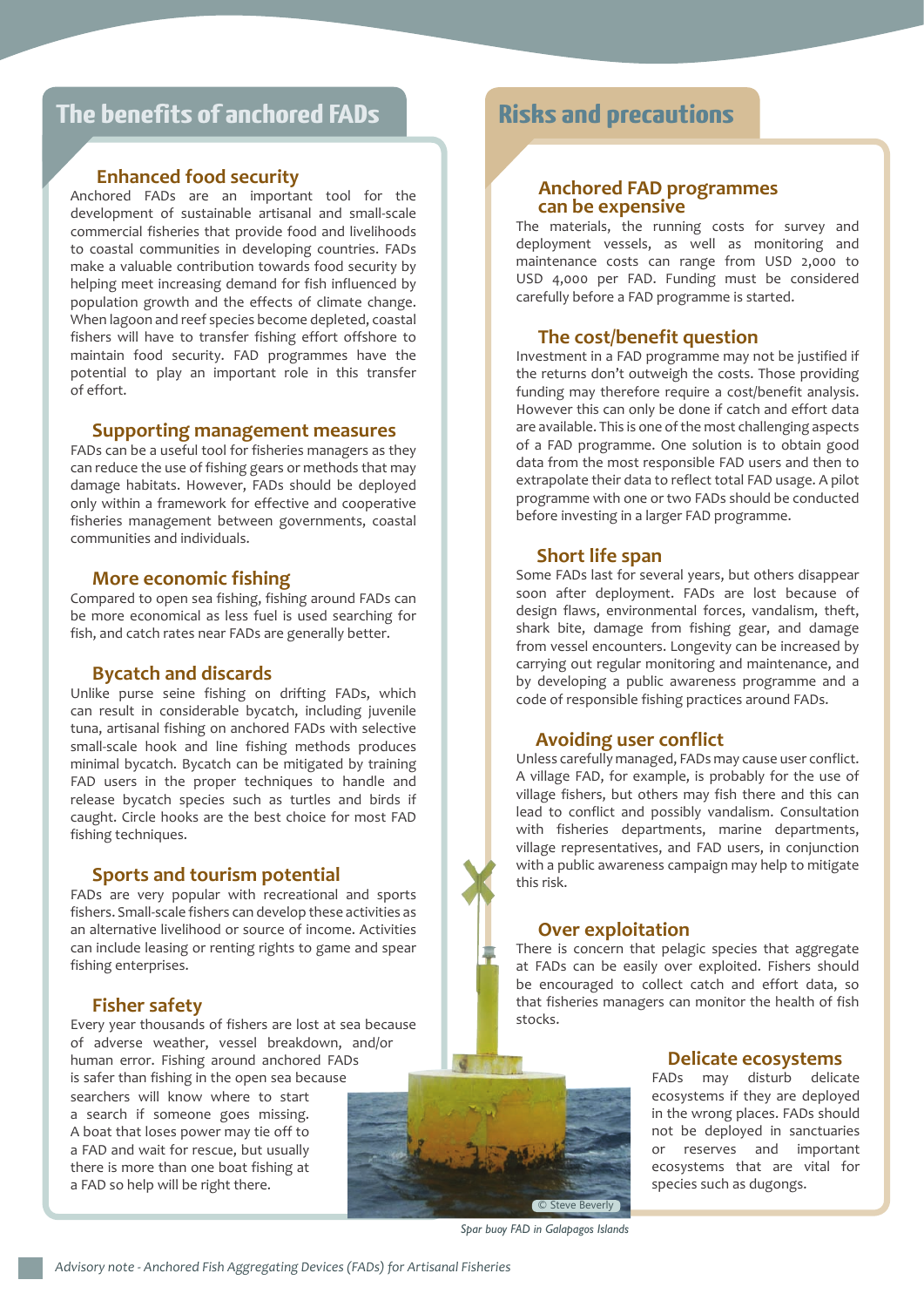

*A bamboo payao being launched in Timor-Leste*

#### **Marine debris**

FADs that break from their moorings are a form of marine debris and pose a threat to navigation safety and the marine environment. The use of materials such as plastics should be avoided while unused FADs should be diposed of ashore. Regular monitoring and maintenance along with fisher training and public awareness campaigns will lessen the impact that FADs have on the environment.

### **The need for effective management**

FADs programmes should form part of an effective and cooperative fisheries management plan. Governments and fisheries departments should also develop policies and legislation in a participatory manner on FAD ownership, management and rightsbased use.

This should cover any limits on FAD numbers, permitted fishing gear and techniques, marking of FADs using lights to prevent boat collision and how fishers will be informed about FAD locations. In addition, rules on on-shore FAD disposal, the type of materials that can be used to build them as well as sanctions for not abiding by regulations should also be included. It is important that this process is undertaken before installing statefunded FADs.

# **Responsibilities**

#### **For users**

FAD users should only take what they need, and they should return unwanted species back to the sea alive and well. They should provide catch and effort data to the local fisheries office on a regular basis, they should follow local rules for FAD usage, and they should report if a FAD has any maintenance problems or has gone missing.

#### **For governments**

States have responsibilities, too. The FAO Code of Conduct for Responsible Fisheries includes the following on FADs, *"States should, within the framework of coastal area management plans, establish management systems for…fish aggregation devices. Such management systems should require approval for the construction and deployment of such…devices and should take into account the interests of fishers, including artisanal and subsistence fishers."* and *"States should ensure that the authorities responsible for maintaining cartographic records and charts for the purpose of navigation, as well as relevant environmental authorities, are informed prior to the placement or removal of…fish aggregation devices .1 "* 

For a single bamboo FAD deployed by a village these requirements may be unnecessarily complex, however for large-scale FADs or where large numbers of FADs are to be deployed the aforementioned must be considered.



*Consultation with communities can help avoid user conflict.*

 $1$  Sections 8.11.3 and 8.11.4.